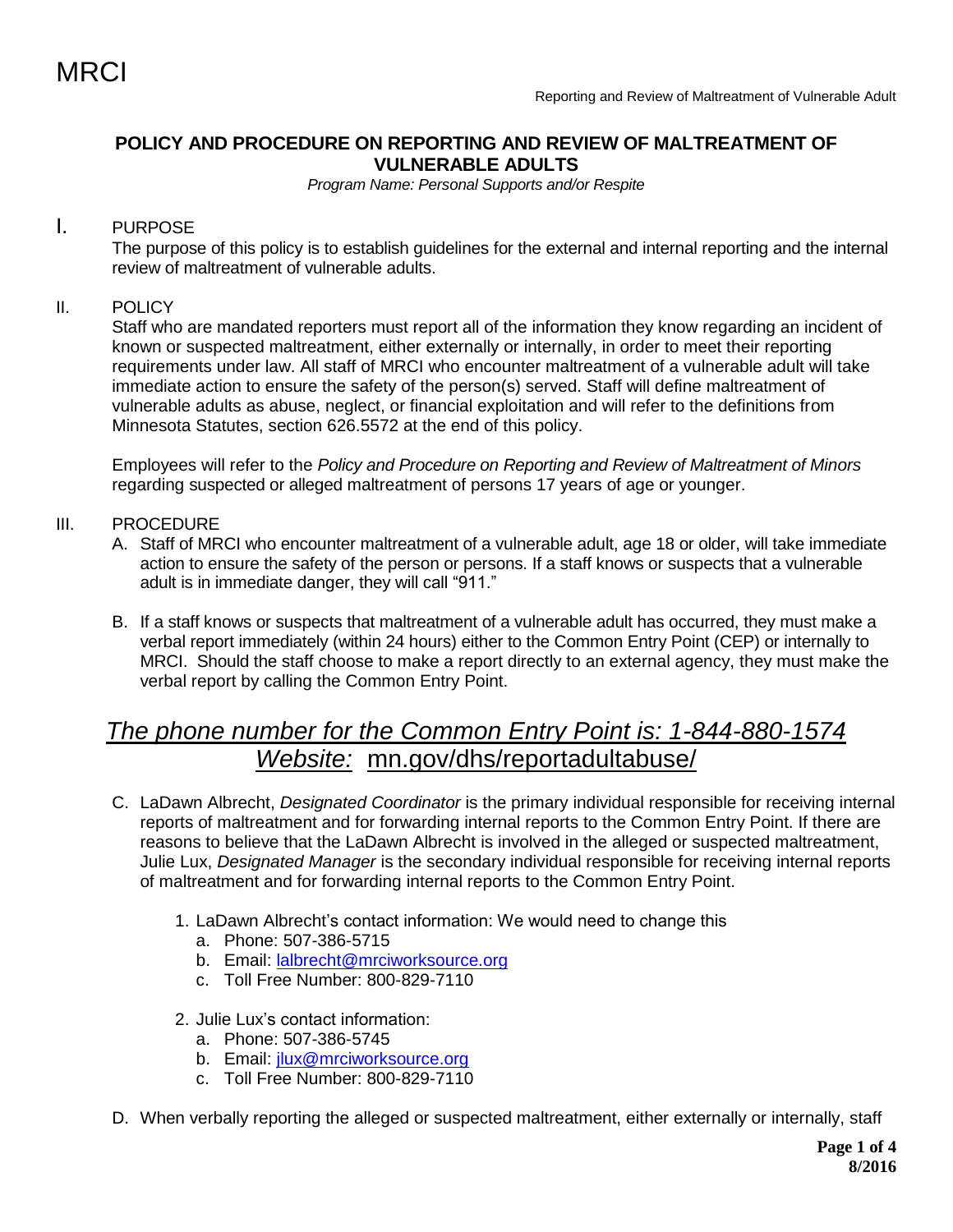

Reporting and Review of Maltreatment of Vulnerable Adult

will include as much information as known and will cooperate with any subsequent investigation.

- E. For internal reports of suspected or alleged maltreatment, the person who received the report will:
	- 1. Contact the Common Entry Point if the report is determined to be suspected or alleged maltreatment.
	- 2. Inform the case manager within 24 hours of reporting maltreatment, unless there is reason to believe that the case manager is involved in the suspected maltreatment. The person who received the report will disclose to the case manager the:
		- a. Nature of the activity or occurrence reported
		- b. The agency that received the report
	- 3. Complete and mail the *Notification to an Internal Reporter* to the home address of the staff who reported the maltreatment within two working days in a manner that protects the reporter's confidentiality. The notification must indicate whether or not MRCI reported externally to the Common Entry Point. The notice must also inform the staff that if MRCI did not report externally and they are not satisfied with that determination, they may still make the external report to the Common Entry Point themselves. It will also inform the staff that they are protected against any retaliation if they decide to make a good faith report to the Common Entry Point on their own.
- F. When MRCI has knowledge that an external or internal report of alleged or suspected maltreatment has been made, an internal review will be completed. The *Designated Coordinator or Designated Manager* is the primary individual responsible for ensuring that internal reviews are completed for reports of maltreatment. If there are reasons to believe that the *Designated Coordinator* is involved in the alleged or suspected maltreatment, the *Designated Manager* is the secondary individual responsible for ensuring that internal reviews are completed.
- G. The *Internal Review* will be completed within 30 calendar days. The internal MRCI staff person will:
	- 1. Ensure an *Incident and Emergency Report* has been completed.
	- 2. Contact the lead investigative agency if additional information has been gathered.
	- 3. Coordinate any investigative efforts with the lead investigative agency by serving as MRCI contact, ensuring that staff cooperate, and that all records are available.
	- 4. Complete an *Internal Review* which will include the following evaluations of whether:
		- a. Related policies and procedures were followed
		- b. The policies and procedures were adequate
		- c. There is a need for additional staff training
		- d. The reported event is similar to past events with the vulnerable adults or the services involved
		- e. There is a need for corrective action by the license holder to protect the health and safety of the vulnerable adult(s)
	- 5. Complete the *Alleged Maltreatment Review Checklist* and compile together all documents regarding the report of maltreatment.
- H. Based upon the results of the internal review, MRCI will develop, document, and implement a corrective action plan designed to correct current lapses and prevent future lapses in performance by individuals or MRCI, if any.
- I. Internal reviews must be made accessible to the commissioner immediately upon the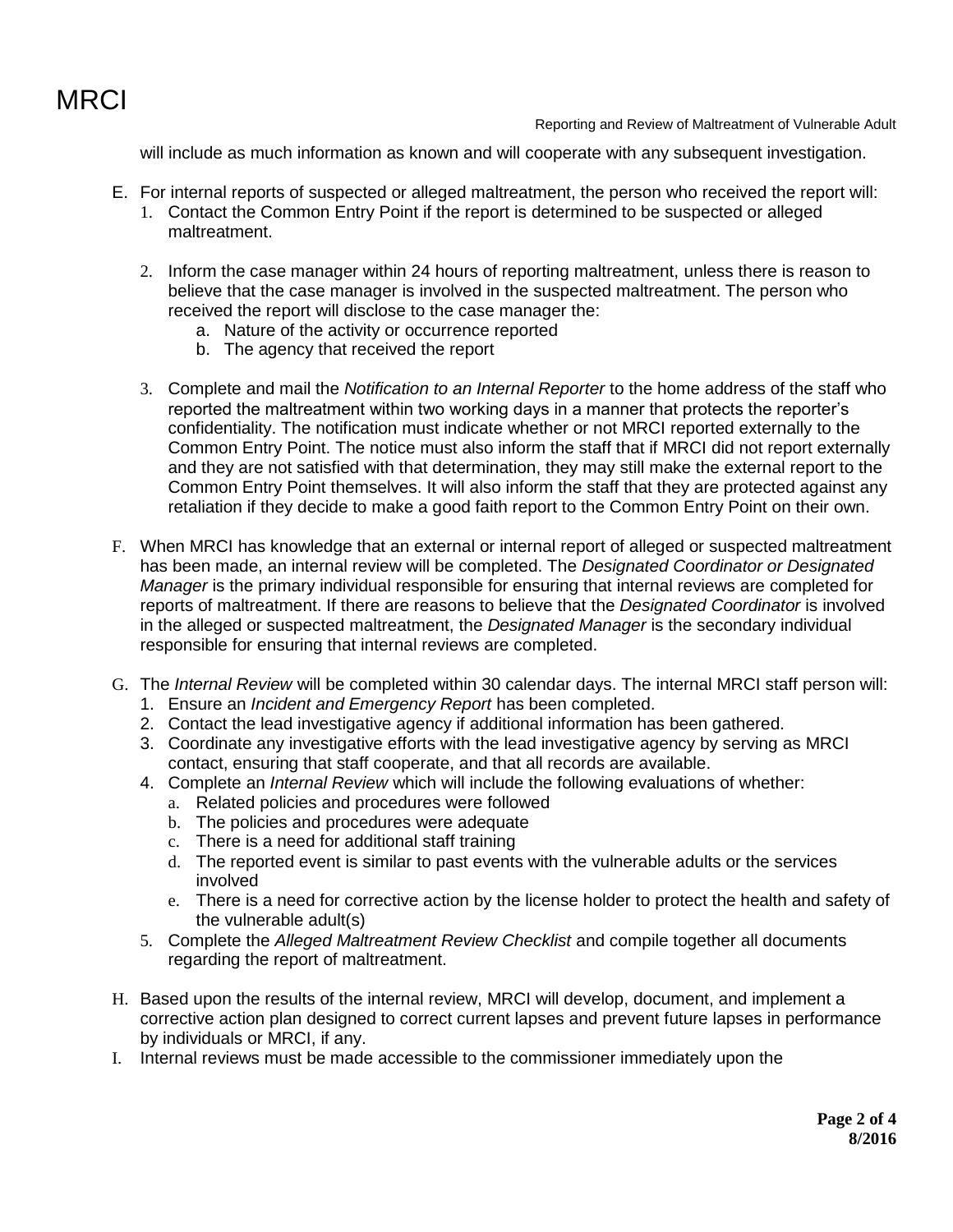

Reporting and Review of Maltreatment of Vulnerable Adult

commissioner's request for internal reviews regarding maltreatment.

- J. MRCI will provide an orientation to the internal and external reporting procedures to all persons served and/or legal representatives. This orientation will include the telephone number for the Common Entry Point. This orientation for each new person to be served will occur within 24 hours of admission, or for persons who would benefit more from a later orientation, the orientation may take place within 72 hours.
- K. Staff will receive training on this policy, MN Statutes, section 245A.65 and sections 626.557 and 626.5572 and their responsibilities related to protecting persons served from maltreatment and reporting maltreatment. This training must be provided within 72 hours of first providing direct contact services and annually thereafter.

## **DEPARTMENT OF HUMAN SERVICES LICENSING DIVISION: 651-431-6500**

## **MINNESOTA STATUTES, SECTION 626.5572 DEFINITIONS**

#### Subdivision 1.**Scope.**

For the purpose of section [626.557,](https://www.revisor.mn.gov/statutes?id=626.557#stat.626.557) the following terms have the meanings given them, unless otherwise specified.

#### Subd. 15.**Maltreatment.**

"Maltreatment" means abuse as defined in subdivision 2, neglect as defined in subdivision 17, or financial exploitation as defined in subdivision 9.

## Subd. 2.**Abuse.**

"Abuse" means:

(a) An act against a vulnerable adult that constitutes a violation of, an attempt to violate, or aiding and abetting a violation of:

- (1) assault in the first through fifth degrees as defined in sections [609.221](https://www.revisor.mn.gov/statutes?id=609.221#stat.609.221) to [609.224;](https://www.revisor.mn.gov/statutes?id=609.224#stat.609.224)
- (2) the use of drugs to injure or facilitate crime as defined in section [609.235;](https://www.revisor.mn.gov/statutes?id=609.235#stat.609.235)
- (3) the solicitation, inducement, and promotion of prostitution as defined in section [609.322;](https://www.revisor.mn.gov/statutes?id=609.322#stat.609.322) and
- (4) criminal sexual conduct in the first through fifth degrees as defined in sections [609.342](https://www.revisor.mn.gov/statutes?id=609.342#stat.609.342) to [609.3451.](https://www.revisor.mn.gov/statutes?id=609.3451#stat.609.3451)

A violation includes any action that meets the elements of the crime, regardless of whether there is a criminal proceeding or conviction.

(b) Conduct which is not an accident or therapeutic conduct as defined in this section, which produces or could reasonably be expected to produce physical pain or injury or emotional distress including, but not limited to, the following:

(1) hitting, slapping, kicking, pinching, biting, or corporal punishment of a vulnerable adult;

(2) use of repeated or malicious oral, written, or gestured language toward a vulnerable adult or the treatment of a vulnerable adult which would be considered by a reasonable person to be disparaging, derogatory, humiliating, harassing, or threatening;

(3) use of any aversive or deprivation procedure, unreasonable confinement, or involuntary seclusion, including the forced separation of the vulnerable adult from other persons against the will of the vulnerable